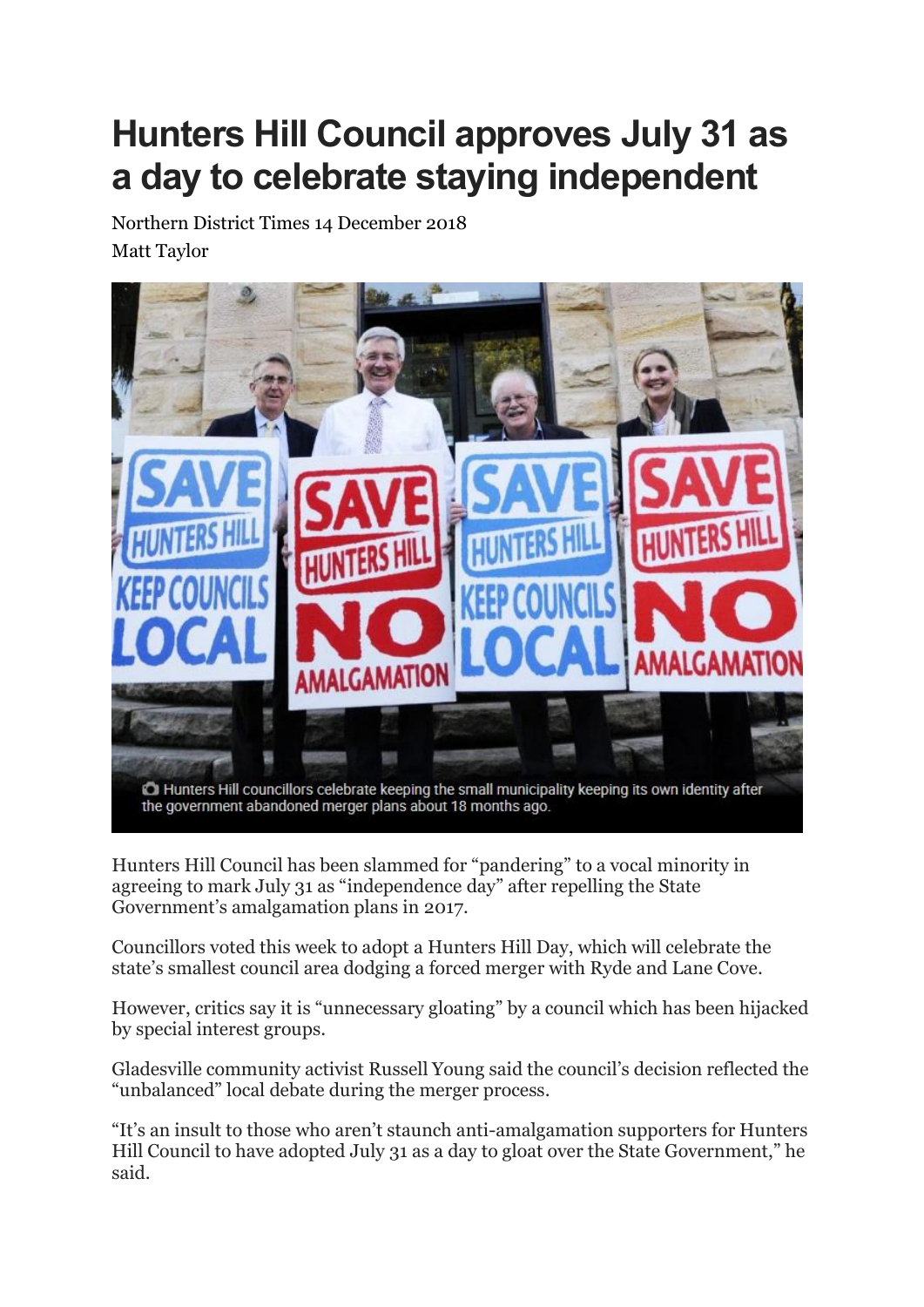



*Council. for Hunters Hill.*

*Hunters Hill avoided merger with Ryde Phil Jenkyn led anti-amalgamation fight*

"This is unnecessary gloating and a victory lap that was only supported by a small number of people."

Council received just 28 submissions on the proposal, most of which were in support of it. However, under questioning from Deputy Mayor Ben Collins at a council meeting this week, anti-amalgamation campaigner Phil Jenkyn conceded he lobbied residents to provide feedback to council.

But he then took a swipe at the Liberal councillor, saying "I don't remember seeing you at anything to do with saving this municipality".

"I don't think you played any role in fighting for this community," he added.

Mr Jenkyn said July 31 "should be recognised" by council as a way to celebrate the independence fight.

"It's not divisive. The only people who think it might be divisive are people driven by party politics," he said.

Cr Collins later hit back: "This kind of pandering to special interest groups (by holding a Hunters Hill Day) alienates a large swath of the community.

"And quite frankly, it's just ridiculous. Council needs to listen to all residents, not just the noisy ones."

A council report said there would be "no financial impact" in holding the independence celebration.